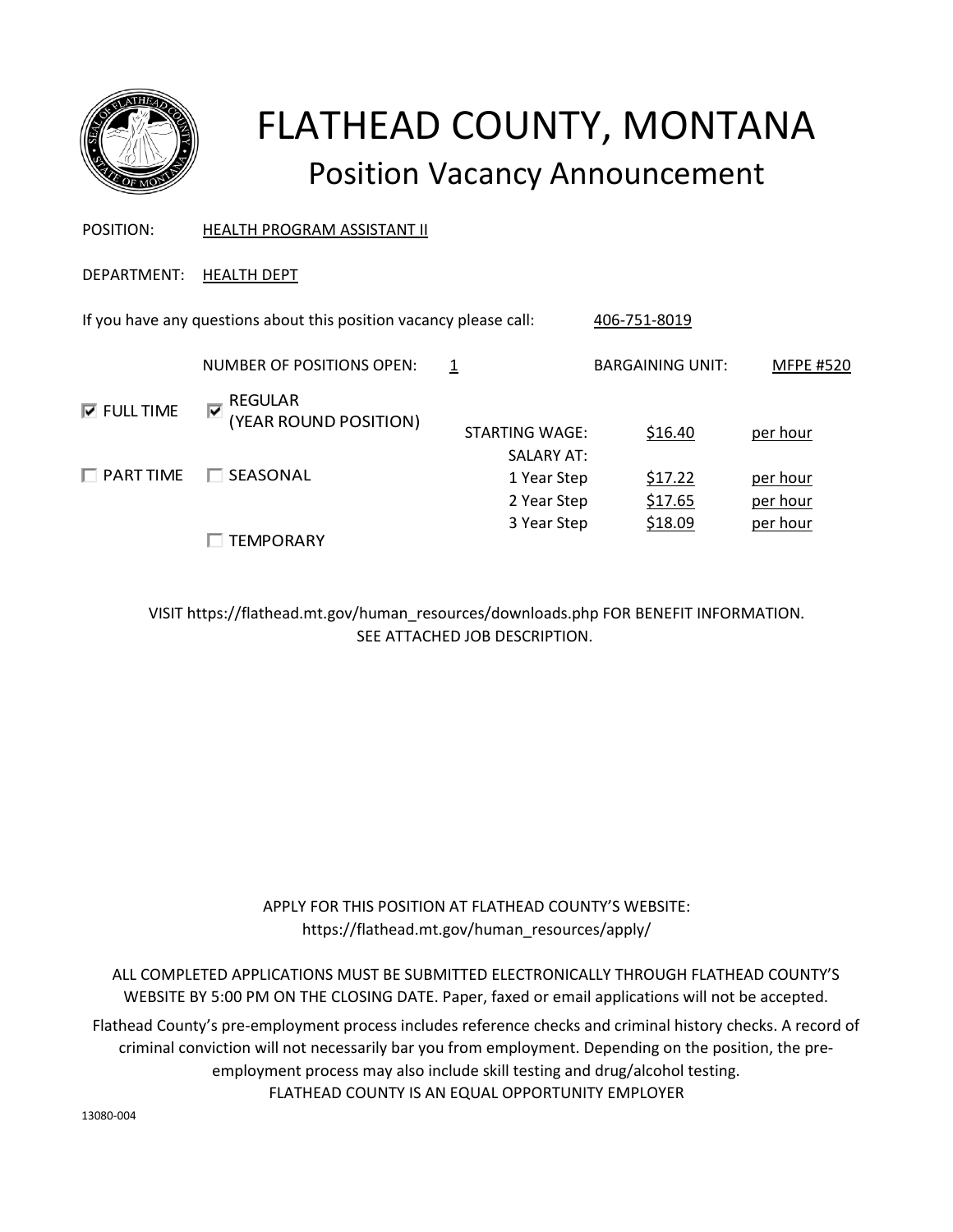*Flathead County is an equal opportunity employer. Flathead County shall, upon request, provide reasonable accommodations to otherwise qualified individuals with disabilities.*

*This job description is intended to reflect core areas of responsibility and an incumbent employees' knowledge and skill set needed to complete those functions. This document is not intended to catalog each individual duty; employees are routinely called upon to address emerging employer requirements in alignment with individual work units and assignments of jobs. The job description does not constitute an employment agreement between the employer and employee and is subject to change by the employer as the needs of the employer change.*

| Job Title: Health Program Assistant II | <b>Job Code: 13080</b> |                                                                        |  |
|----------------------------------------|------------------------|------------------------------------------------------------------------|--|
| <b>Department:</b> Health Department   | Pay Grade: Health 2    |                                                                        |  |
| <b>Reports to:</b> Division Manager    |                        | <b>FLSA Status:</b> $\boxtimes$ <b>Non-Exempt</b> $\Box$ <b>Exempt</b> |  |

**Department Overview:** The Flathead City-County Health Department is a public health agency providing certain statutorily-mandated services and other contracted services to people who reside in or visit Flathead County. The divisions of the Health Department offering primary prevention services include: Environmental Health Services, Community Health Services, Health Promotion and the Flathead County Animal Shelter. The Health Department offers primary health care services through Flathead Family Planning and Flathead County Home Health. Environmental Health services offered include food safety, water quality and land use development and air quality. Community Health services offered include communicable disease prevention and control, immunization services, maternal, infant and early childhood managed care programs and the Women Infant and Children (WIC) program. Health promotion services offered include cancer screening, tobacco use prevention, injury prevention and public health preparedness. The Flathead Family Planning clinic is operated under Title X of the Public Health Service Act and provides medical and reproductive health care. Flathead County Home Health is a licensed home health care agency offering professional care services to homebound patients.

**Job Summary:** Under supervision of a division manager, assists professional staff by obtaining information from clients or researching health department records relating to the certification processes, providing support-level advise and health education to clients, maintaining client health and other health department records, and other program-related duties. May provide administrative assistance to program manager or health professional.

**Essential Functions (Major Duties or Responsibilities):** *These duties are the essential functions and are not all-inclusive of all duties that the incumbent performs.*

- Explains the services of the program to community members; interviews clients to obtain financial, health-related and demographic information in order to determine eligibility for certain program services as well as obtaining information to associate client and demographic information.
- Maintains records of health department activities for reporting purposes.
- Monitors inventory of supplies required for effective program management and generates ordering lists to appropriate vendors.
- Prepares laboratory specimens for pick up or mailing.
- Prepares daily financial summary reports to include revenue received for deposit.